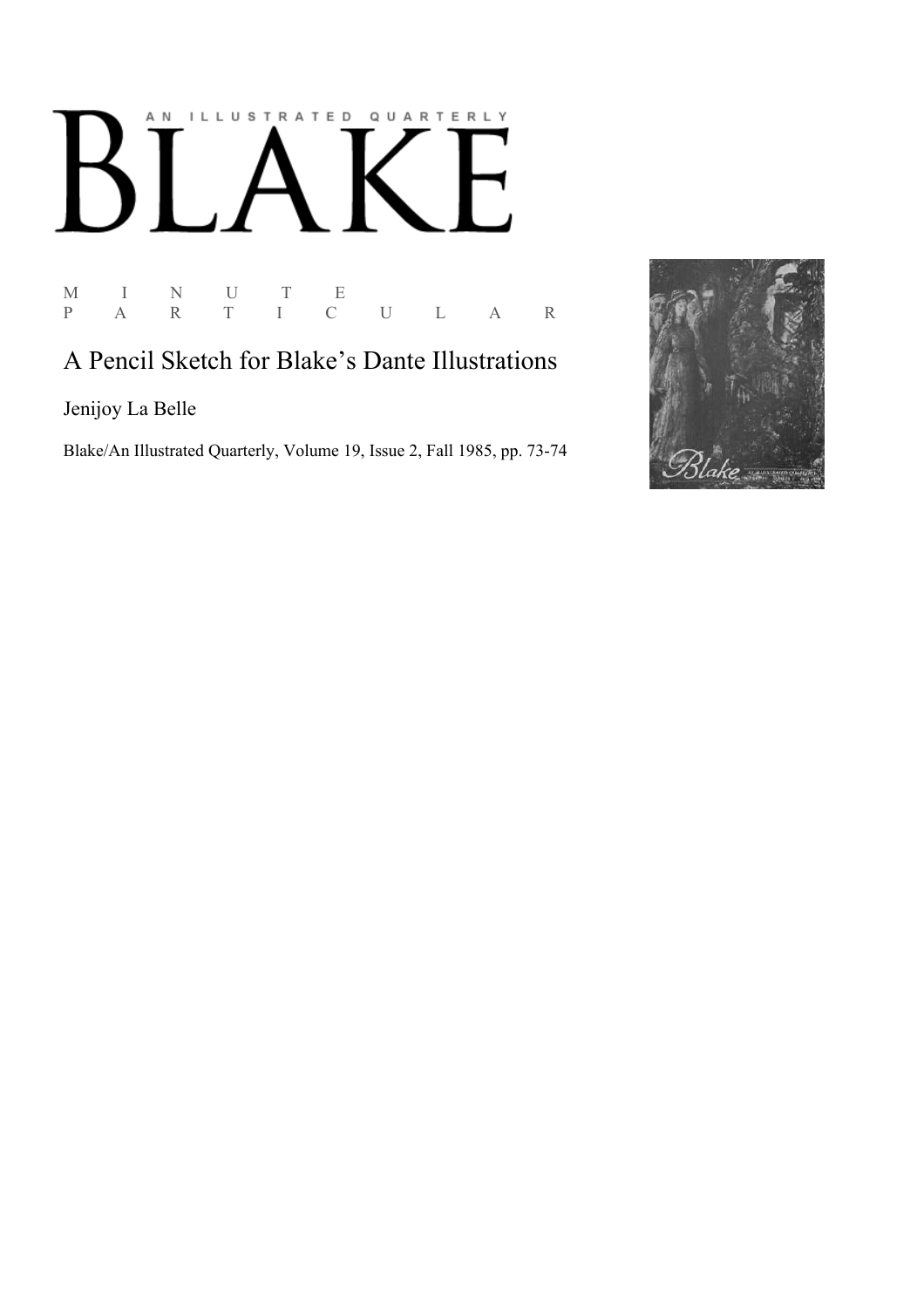## A Pencil Sketch for Blake's Dante **Illustrations**

## Jenijoy La Belle

The Huntington Library is known the world over for its great collection of books, for its splendid eighteenth century paintings, and for its lovely gardens. It now seems also to be the place for discovering previously unknown drawings by William Blake. In 1982 a pencil sketch of Blake's "Pestilence" was discovered in a group of uncatalogued drawings which apparently had been languishing in the Library's rare book stacks for many years. Recently, yet another Blake drawing has come to light.

Since December 1916, the Huntington Art Gallery has owned an important pencil sketch for Blake's Dante Illustrations, "The Six-Footed Serpent Attacking Agnolo Brunelleschi."2 This somewhat rubbed and stained yet powerful drawing has long been firmly pasted down on all four edges to its backing mat, probably supplied by A.S. W. Rosenbach, the great book dealer from whom Henry E. Huntington acquired this and many other Blake materials.<sup>3</sup> Late in December of 1984, Carol Verheyen, the Preparator/Registrar for the Huntington Art Collections, decided that the preservation of the drawing required its removal from the highly acidic mat board. As soon as the operation was *completed,* she found on the verso a *pencil* sketch of a standing woman (illus. ]) near the left margin of the sheet. The figure may be holding something in her right hand, but stains in the paper and some abrasion obscure this area. The verso also bears the number " $8/16$ " in pencil—perhaps a price or other notation made by a dealer.

The basic features of the woman's anatomy, the slightly *contrapposto* stance with her head in profile but her body twisting towards us, and the qualities of the draftsmanship are all representative of Blake's work. The hesitancy and sketchiness of the lines, while hardly indicative of Blake's theories about firm and determinate bounding lines, are nonetheless typical of his drawing style late in his life. In his description of a stylistically similar work, a "sketch, probably for 'Bunyan's Dream,' (Budin No. 830), Budin has nicely characterized this technique as one "in which a multitude of lightly sketched lines gradually picks out the main forms."<sup>4</sup> Several of the Dante drawings left at an early stage of development (e.g., Butlin Nos. 812.68, 812.70, 812.71, 812.83, 812.100) also exemplify this method. Thus all features of the newly discovered drawing, including of course its presence on the verso of a known work by Blake, indicate that it too is from Blake's hand. It was probably sketched

in the period when Blake was working on the Dante designs, ca. 1824-1827.

There are a good many females in Blake's art generally similar to the Huntington sketch, but none that I can find is identical. The drawing has all the qualities of a preliminary design, and the first possibility that springs to mind is that it relates to one of the large Dante watercolors. Martin Butlin has suggested in correspondence that the Huntington drawing is an early version of the figure second from the left margin in "Beatrice Addressing Dante from the Car" (illus. 2). If this is indeed the case, then it seems likely that this verso drawing was executed prior to the composition on its recto ("The Six-Footed Serpent Attacking Agnolo Brunelleschi") because the latter is probably a preliminary drawing for the engraving of 1826-1827 rather than for the slightly earlier watercolor.



1. Blake. Pencil sketch of a standing woman, ca. 1824-1827, on the verso of "The Six-Footed Serpent Attacking Agnolo Brunelleschi." Sheet 24.5  $\times$  32.9 cm; image 17.5  $\times$  approx. 5.5 cm. Huntington Art Galleries, accession no. 000.43 verso.